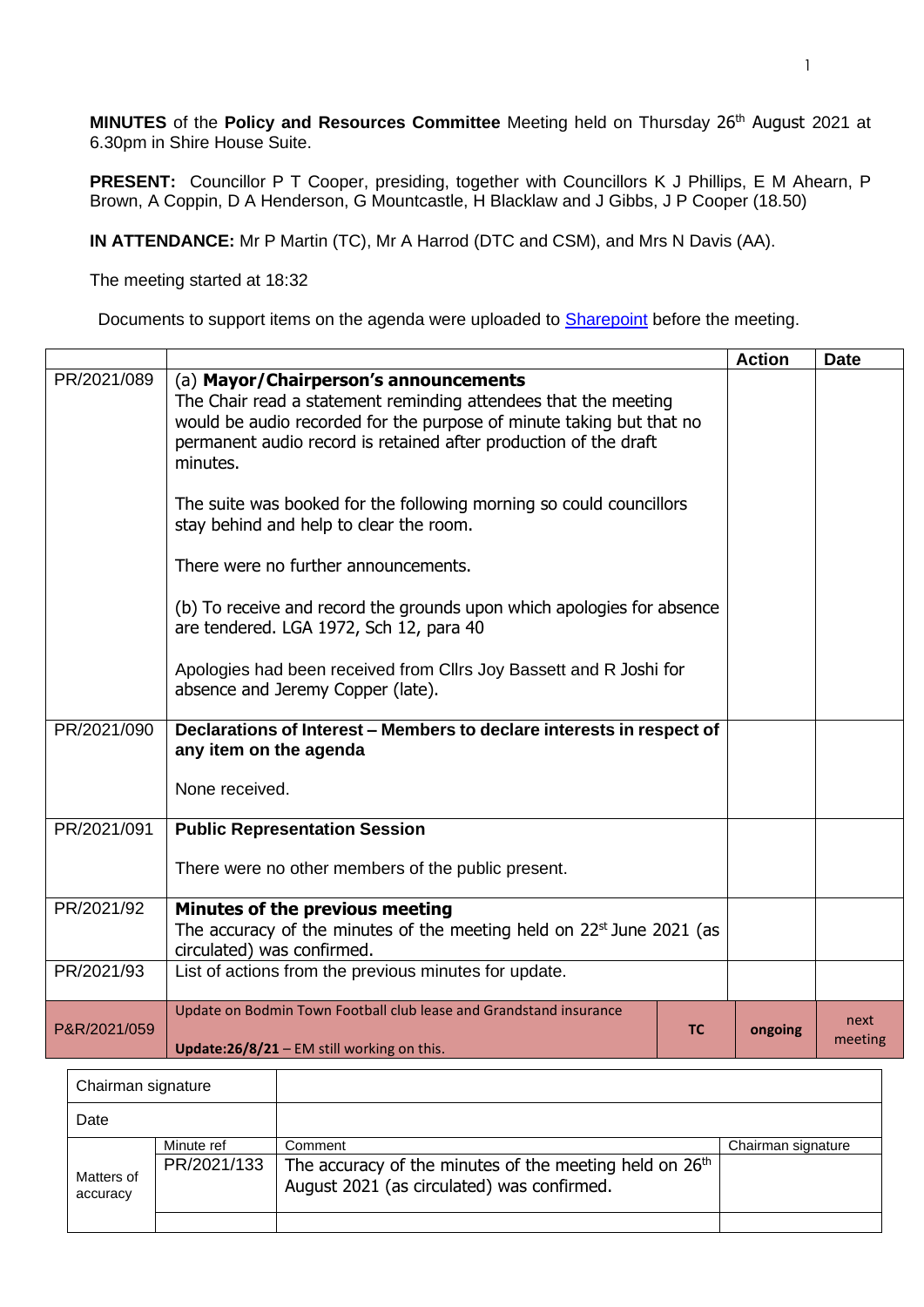| PR/2021/071 | It was RESOLVED to AGREE to work in partnership with Bodmin Chamber<br>of Commerce to submit to the Welcome Back Fund.<br>Update 26/8/21: Meeting held with Cornwall Development Company and<br>were given information about things that could be purchased and hired.<br>Fixed or permanent assets cannot be purchased, but temporary, such as<br>gazebos could be. A trailer to store/transport items, although required,<br>seemed not to fit the criteria.                          | <b>CSM/CSO</b> | ongoing  | next<br>meeting |
|-------------|-----------------------------------------------------------------------------------------------------------------------------------------------------------------------------------------------------------------------------------------------------------------------------------------------------------------------------------------------------------------------------------------------------------------------------------------------------------------------------------------|----------------|----------|-----------------|
| PR/2021/072 | Audit of Assets - It was RESOLVED to AGREE to commission an external<br>professional body to conduct a forensic audit of assets going back 5 years,<br>including an examination of audits over the last 5 years.<br>Update 26/8/21: The audit will cost £15K to undertake with no<br>opportunity to recoup any of the cost. It was proposed to take this to Full<br>Council to abandon the audit. 9 councillors were present and would be<br>willing to overturn the original proposal. | <b>TC</b>      | complete |                 |
| PR/2021/019 | Repair of the mayoral chain. TC is waiting for 2 further quotes.<br>Update:26/8/21: A quote had been received to repair the links in the<br>chain for approximately £4.5k.                                                                                                                                                                                                                                                                                                              | <b>TC</b>      | ongoing  | next<br>meeting |
| PR/2021/076 | To receive Risk Management updates. See risk register. There was a<br>request that a line is added for Aged Debts.                                                                                                                                                                                                                                                                                                                                                                      | <b>TC</b>      | complete | asap            |
| PR/2021/079 | It was RESOLVED to AGREE the list of policies to review. Staff to download<br>all policies from NALC, collate them by committee, who will consider and<br>approve the reviewed policies.<br>Update 26/8/21: on the agenda                                                                                                                                                                                                                                                               | <b>DTC</b>     | ongoing  | next<br>meeting |

| PR/2021/94 | To consider and agree the proposal from Carlyon Systems for a<br>Microsoft 365 backup solution.<br>This would add security to documents and emails within the council.<br>DB to investigate to ensure that the pcs used by the museum be<br>included in any council IT contract. |               |  |
|------------|----------------------------------------------------------------------------------------------------------------------------------------------------------------------------------------------------------------------------------------------------------------------------------|---------------|--|
|            | It was Resolved to Agree to purchase this support from Carlyon at a<br>cost of £92.40 per month, to be reviewed once options about creating<br>a BTC intranet are clearer.                                                                                                       | ΙT<br>Manager |  |
| PR/2021/95 | To consider and agree a proposal from Carlyon Systems regarding the<br>provision of re IT, security and compliance support for councillor<br>devices.                                                                                                                            |               |  |
|            | It was <b>RESOLVED to AGREE</b> the ongoing support (including remote<br>support) of councillor laptops at a cost of £40 per month.                                                                                                                                              | IT<br>Manager |  |
| PR/2021/96 | To consider and agree Financial Statement (Income and Expenditure)<br>for July 2021.<br>The reference to general carparks was historical.                                                                                                                                        |               |  |

| Chairman signature     |                           |                                                                                                                              |                    |
|------------------------|---------------------------|------------------------------------------------------------------------------------------------------------------------------|--------------------|
| Date                   |                           |                                                                                                                              |                    |
| Matters of<br>accuracy | Minute ref<br>PR/2021/133 | Comment<br>The accuracy of the minutes of the meeting held on 26 <sup>th</sup><br>August 2021 (as circulated) was confirmed. | Chairman signature |
|                        |                           |                                                                                                                              |                    |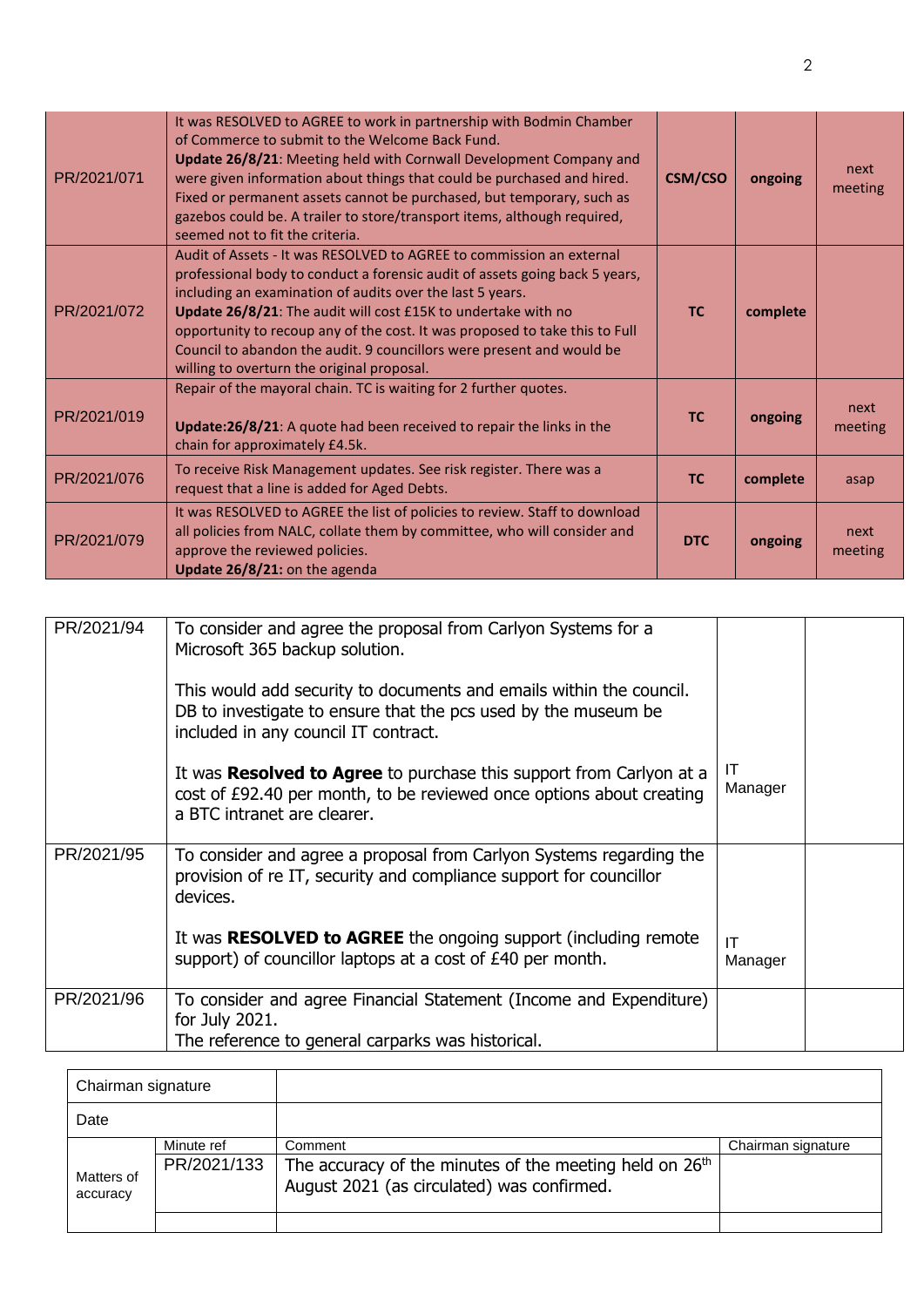|            | The statement was noted.                                                                                                                                                                                                                                                                                                            |    |                             |
|------------|-------------------------------------------------------------------------------------------------------------------------------------------------------------------------------------------------------------------------------------------------------------------------------------------------------------------------------------|----|-----------------------------|
| PR/2021/97 | To consider and agree Schedule of Payments (Payments to suppliers<br>for goods and services) for August 2021 and to note the schedule for<br>July 2021 (previously circulated on Sharepoint).                                                                                                                                       |    |                             |
|            | There was a discussion about TV licences and Cllr Henderson<br>explained that licences are required to screen or listen to anything.                                                                                                                                                                                                |    |                             |
|            | Purchasing and accounting systems need to be reviewed to ensure<br>they work for the type of events that BTC want to hold. Recent<br>experience with Tour of Britain events highlighted how difficult and<br>inflexible the current systems are.                                                                                    |    |                             |
|            | Boo Consulting was a £600 expense for managing FoI requests and<br>these costs look set to increase due to persistent requests from a<br>single source., with a suspicion that confidential information has been<br>obtained inappropriately. Consideration is being given to charging for<br>costs associated with these requests. |    |                             |
|            | It was RESOLVED to AGREE the schedule of payments for August<br>2021. Could officers produce a detailed report on fuel usage for the<br>Estates Committee to consider.                                                                                                                                                              | EM | <b>Estates</b><br>committee |
|            | Cllr J Cooper questioned expenditure on the Boxer van and queried<br>whether this was still under warranty.                                                                                                                                                                                                                         |    |                             |
|            | The schedule for July 2021 was noted.                                                                                                                                                                                                                                                                                               |    |                             |
|            | References to BIC or anything relating to the Community Services<br>Reception to be consistently referenced as such on paperwork, social<br>media and, in time, uniforms.                                                                                                                                                           |    |                             |
| PR/2021/98 | To consider and agree payments agreed out of schedule since 1 April<br>2021 by 2 Councillors.                                                                                                                                                                                                                                       |    |                             |
|            | These payments were agreed outside of committee meetings as they<br>were time sensitive and may have incurred a penalty if not paid within<br>agreed payment terms. Future payments agreed in this way will be<br>included as a standing item at future meetings.                                                                   |    |                             |
|            | These payments were noted.                                                                                                                                                                                                                                                                                                          |    |                             |
| PR/2021/99 | To note Reserve Balances Quarterly Update 30 June 2021, including<br>committed amounts.                                                                                                                                                                                                                                             |    |                             |
|            | Reserves are largely allocated to building works.                                                                                                                                                                                                                                                                                   |    |                             |

| Chairman signature     |                           |                                                                                                                              |                    |
|------------------------|---------------------------|------------------------------------------------------------------------------------------------------------------------------|--------------------|
| Date                   |                           |                                                                                                                              |                    |
| Matters of<br>accuracy | Minute ref<br>PR/2021/133 | Comment<br>The accuracy of the minutes of the meeting held on 26 <sup>th</sup><br>August 2021 (as circulated) was confirmed. | Chairman signature |
|                        |                           |                                                                                                                              |                    |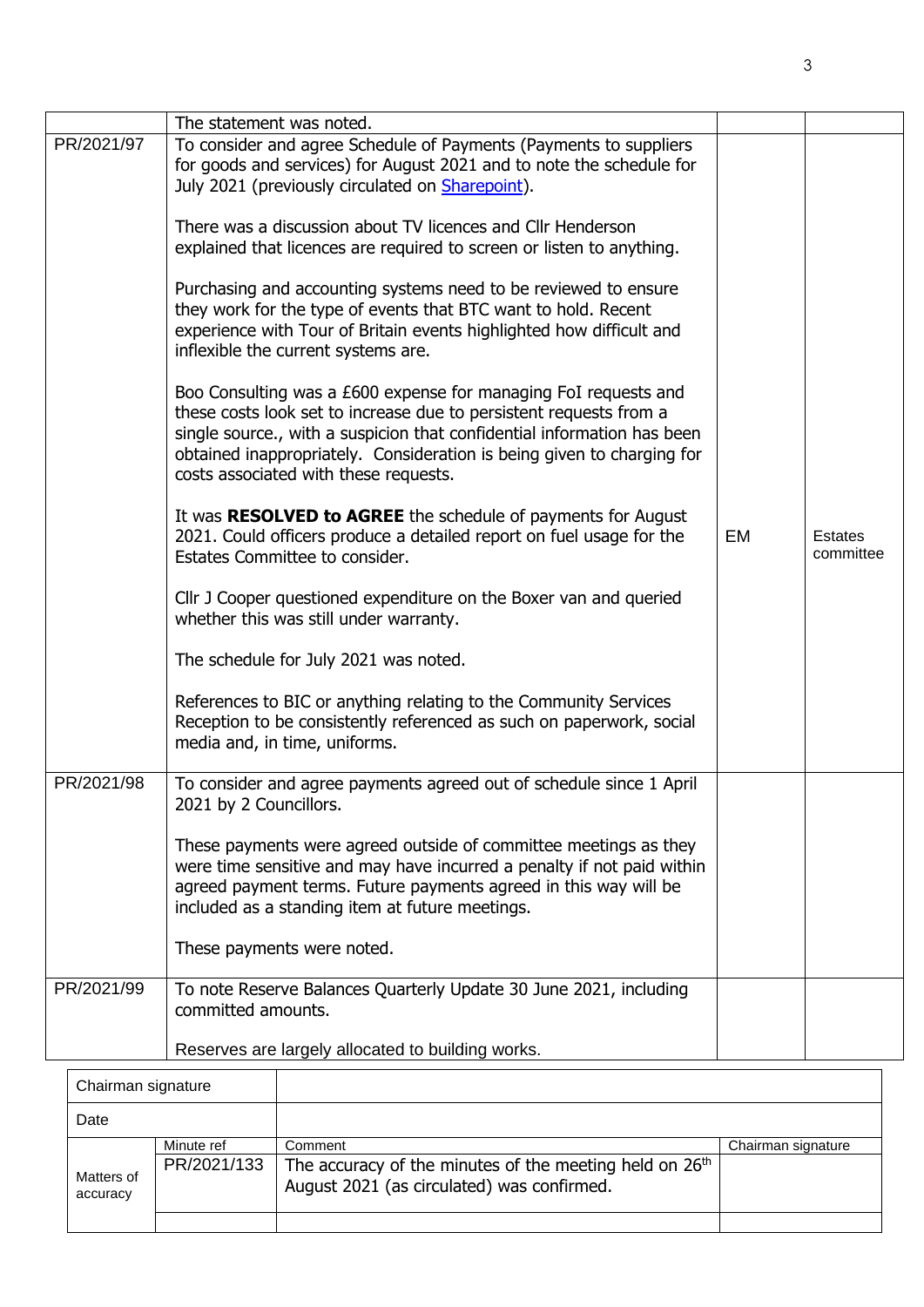|             | There was a request to allocate £4k to the Freedom Parade/Rifles<br>event.<br>The document is just a suggestion on future allocations and can be<br>changed. Some allocations are against projects that have been not<br>started and may no longer fit with current priorities.<br>It would be helpful if the proposed allocation of reserves and<br>underspends could be separated into committees.<br>Any grant funding or s106 funds that are due should be chased<br>including approx. £46k skate park grant.<br>Total Reserves are £3,284,455.13 and earmarked reserves can be |               |  |
|-------------|-------------------------------------------------------------------------------------------------------------------------------------------------------------------------------------------------------------------------------------------------------------------------------------------------------------------------------------------------------------------------------------------------------------------------------------------------------------------------------------------------------------------------------------------------------------------------------------|---------------|--|
|             | moved if agreed by council.<br>The earmarked reserves were noted.                                                                                                                                                                                                                                                                                                                                                                                                                                                                                                                   |               |  |
| PR/2021/100 | To consider and agree changing the dates of some committee<br>meetings so that the payment schedules are signed off within the 30-<br>day payment period.                                                                                                                                                                                                                                                                                                                                                                                                                           |               |  |
|             | The calendar of meeting would be amended to include Councillor<br>surgery dates, Risk management meetings, Budget setting training,<br>and altered dates for committees as required to sign off expenditure<br>and comply with 30-day payment terms.                                                                                                                                                                                                                                                                                                                                |               |  |
|             | It was RESOLVED to AGREE that admin revise the calendar with the<br>amended committee and other pertinent dates and resubmit to Full<br>Council for agreement.                                                                                                                                                                                                                                                                                                                                                                                                                      | Admin<br>team |  |
| PR/2021/101 | To receive Health and Safety updates<br>Consider and agree costs relating to replacement of roof<br>tiles on rear cells                                                                                                                                                                                                                                                                                                                                                                                                                                                             |               |  |
|             | It was RESOLVED to AGREE to delegate authority to the EM to<br>spend up to £1,000 to replace the roof tiles and carry out other repairs<br>including to guttering and down pipes as required to the cell roof at the<br>rear of Shire Hall.                                                                                                                                                                                                                                                                                                                                         | EM            |  |
|             | A further request was made that the potholes in the football club car<br>park be filled before the weekend's festival event before the longer-<br>term re-surfacing programme. It was reported that Ron May had<br>already been given instructions to get this done.                                                                                                                                                                                                                                                                                                                |               |  |
|             | The sign outside the Priory Park public toilets should also be removed<br>as someone had hit their head on it.                                                                                                                                                                                                                                                                                                                                                                                                                                                                      |               |  |
| PR/2021/102 | To receive Risk Management updates                                                                                                                                                                                                                                                                                                                                                                                                                                                                                                                                                  |               |  |
|             |                                                                                                                                                                                                                                                                                                                                                                                                                                                                                                                                                                                     |               |  |

| Chairman signature     |                           |                                                                                                                              |                    |
|------------------------|---------------------------|------------------------------------------------------------------------------------------------------------------------------|--------------------|
| Date                   |                           |                                                                                                                              |                    |
| Matters of<br>accuracy | Minute ref<br>PR/2021/133 | Comment<br>The accuracy of the minutes of the meeting held on 26 <sup>th</sup><br>August 2021 (as circulated) was confirmed. | Chairman signature |
|                        |                           |                                                                                                                              |                    |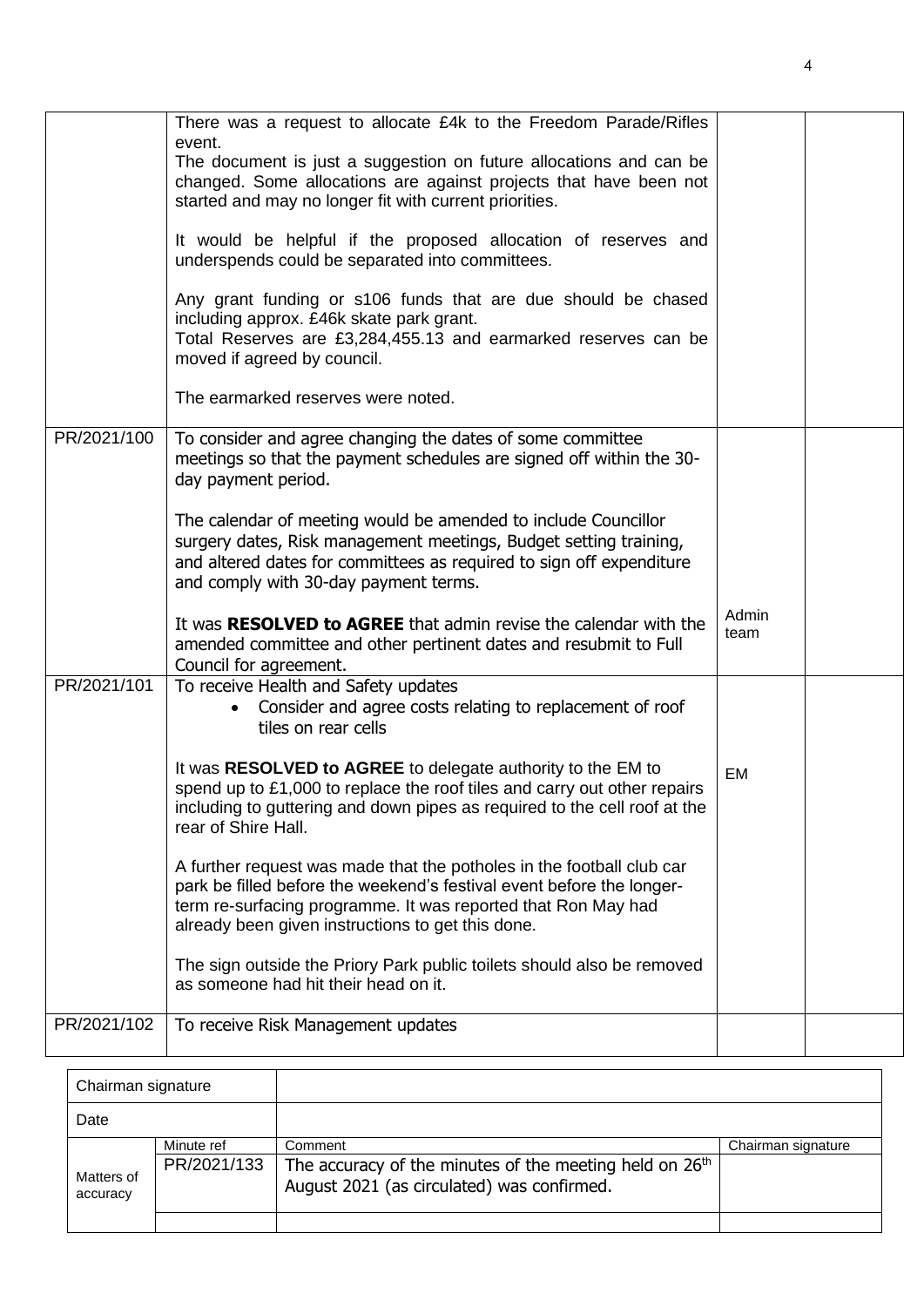|                    | These meeting are held virtually via Teams and the dates had been<br>incorporated into the calendar of events. All committee chairs are<br>advised to attend or send a deputy if unable to do so.<br>There was an increase to the loss of reputation to BTC and of staff<br>and councillors leaving was moved to its' highest levels.                                                                                                                                                                                                                                                                  |                           |  |
|--------------------|--------------------------------------------------------------------------------------------------------------------------------------------------------------------------------------------------------------------------------------------------------------------------------------------------------------------------------------------------------------------------------------------------------------------------------------------------------------------------------------------------------------------------------------------------------------------------------------------------------|---------------------------|--|
|                    | There is a legal obligation to hold risk management meetings. As BTC<br>progress it's aims and objectives and various projects risks will<br>increase. It is important that committee chairs or, in their absence,<br>the vice chairs attend.                                                                                                                                                                                                                                                                                                                                                          | Chairs/<br>Vice<br>Chairs |  |
|                    | The updated risks and measures to mitigate these were noted.                                                                                                                                                                                                                                                                                                                                                                                                                                                                                                                                           |                           |  |
| PR/2021/103        | <b>Tour of Britain</b><br>To consider and agree the use of promotional merchandise<br>A supply of novelty wheel spoke items advertising a Bodmin printing<br>firm has been offered.                                                                                                                                                                                                                                                                                                                                                                                                                    |                           |  |
|                    | It was Resolved to Agree to accept these promotional items to give<br>out at the Tour of Britain, in blue 287c.                                                                                                                                                                                                                                                                                                                                                                                                                                                                                        | <b>CSO</b>                |  |
|                    | To consider and agree expenditure in relation to the Tour<br>$\bullet$<br>of Britain to date.<br>There was a line item of $£10k$ for the bar. This included the stage, the<br>sound and lighting, power, guards, cleaning up after and toilets. The<br>quote has been reduced as the acts were being paid by BTC<br>separately. Working with the events company had been difficult. But<br>the BTC team have worked beyond what could reasonably been<br>expected to ensure the event happens. The legacy will be policies and<br>experience that will stand the council in good stead for the future. |                           |  |
|                    | It was <b>Resolved to Agree</b> the budget and expenditure related to the<br>Tour of Britain.                                                                                                                                                                                                                                                                                                                                                                                                                                                                                                          |                           |  |
|                    | To consider and agree proposed staffing costs in relation to<br>the Tour of Britain, including update on staffing budget.<br>There is an underspend on staffing budget that can be used to fund<br>the extra cost of staff working over the ToB weekend. The estimated<br>cost of staff for the weekend of £7912.64 includes 1.5 x time on<br>Saturday and 2 x time on a Sunday.                                                                                                                                                                                                                       |                           |  |
|                    | It was Resolved to Agree that any staff that work over the Tour of<br>Britain weekend will be paid.                                                                                                                                                                                                                                                                                                                                                                                                                                                                                                    |                           |  |
|                    | To consider and agree security costs, including details of<br>remote monitoring.                                                                                                                                                                                                                                                                                                                                                                                                                                                                                                                       |                           |  |
| Chairman signature |                                                                                                                                                                                                                                                                                                                                                                                                                                                                                                                                                                                                        |                           |  |

| Chairman signature     |                           |                                                                                                                              |                    |
|------------------------|---------------------------|------------------------------------------------------------------------------------------------------------------------------|--------------------|
| Date                   |                           |                                                                                                                              |                    |
| Matters of<br>accuracy | Minute ref<br>PR/2021/133 | Comment<br>The accuracy of the minutes of the meeting held on 26 <sup>th</sup><br>August 2021 (as circulated) was confirmed. | Chairman signature |
|                        |                           |                                                                                                                              |                    |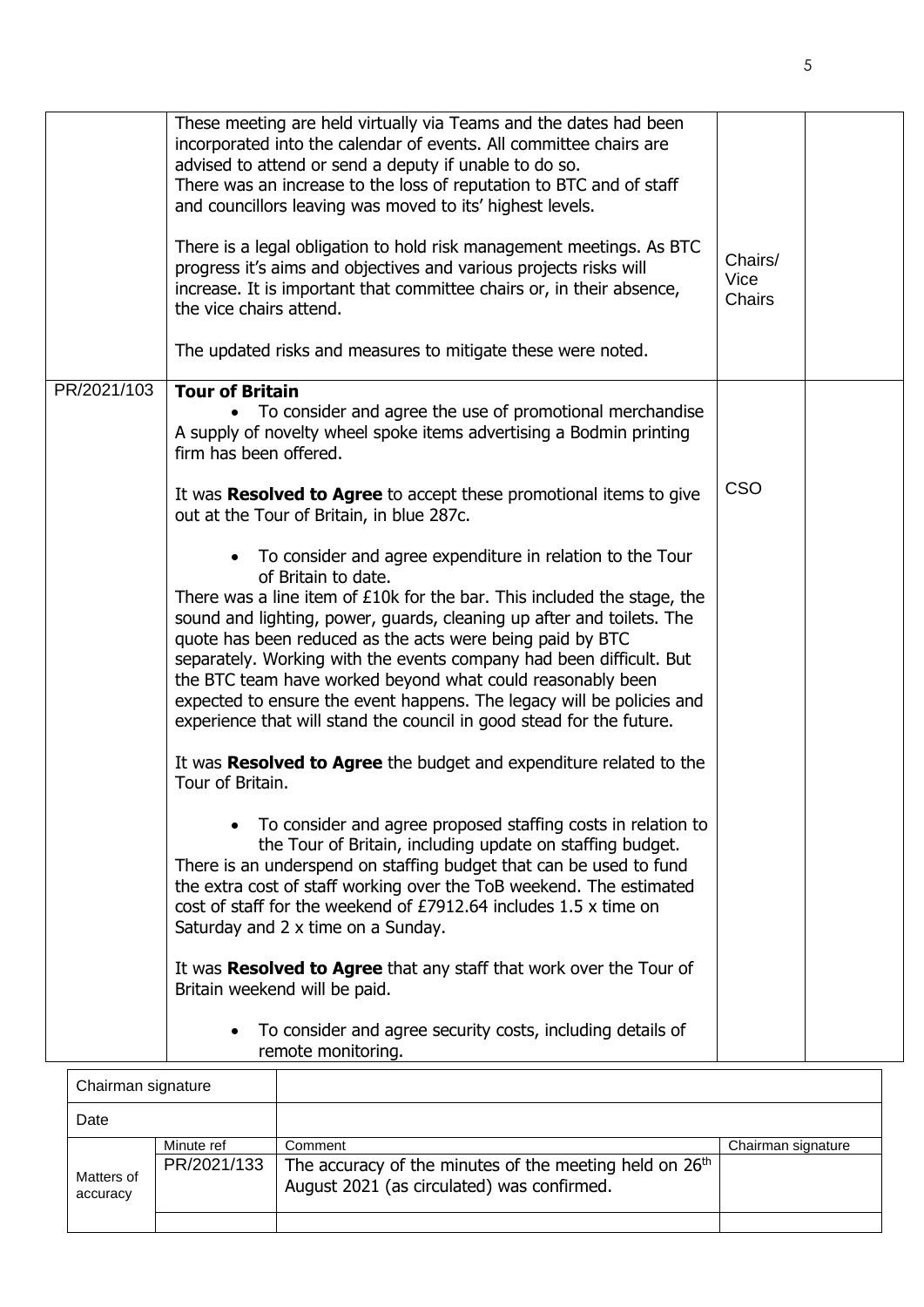|             | Additional expenditure to extend the number of days that Kestrel                                                                                                                                                                                                                                                                                                                                                                                                                                             |                                                                       |  |
|-------------|--------------------------------------------------------------------------------------------------------------------------------------------------------------------------------------------------------------------------------------------------------------------------------------------------------------------------------------------------------------------------------------------------------------------------------------------------------------------------------------------------------------|-----------------------------------------------------------------------|--|
|             | Guards would patrol and prevent access by unauthorised                                                                                                                                                                                                                                                                                                                                                                                                                                                       |                                                                       |  |
|             | people/vehicles to festival areas.                                                                                                                                                                                                                                                                                                                                                                                                                                                                           |                                                                       |  |
|             | It was Resolved to Agree an additional £141.12 to ensure this extra                                                                                                                                                                                                                                                                                                                                                                                                                                          |                                                                       |  |
|             | security.                                                                                                                                                                                                                                                                                                                                                                                                                                                                                                    |                                                                       |  |
| PR/2021/104 | To receive Procurement Management Issues<br>• TVF funding<br>TC and Cllr Frost attended a Teams meeting which included members<br>form Launceston, Helston and St Austell town teams. Launceston and<br>Helston town councils were the lead for TVF funding with the town<br>teams providing research, consultation and information to support any                                                                                                                                                           |                                                                       |  |
|             | decisions. Other towns had installed the Town Clerks in the position of<br>responsibility within the town team, authorising expenditure on<br>instruction from the town teams, within financial rules and<br>regulations. The members present at this meeting reported that an<br>MoU was not required to progress their bids. And other councils had<br>received more support in constructing their bids.                                                                                                   |                                                                       |  |
|             | It should be made clear that decisions made by the entity of the town<br>team in Bodmin are separate and independent from BTC and we<br>should seek terms and conditions that prevents CC from clawing back<br>any funding spent that they deem not to fit their criteria. It was<br>reported that although terms and conditions had been general at the<br>start of the process, it was now planned that every town would get a<br>bespoke terms and conditions, so there was no consistency<br>guaranteed. |                                                                       |  |
|             | Town team structures are consistent in as much as there are 2 or 3<br>CC members, and 1 or 2 town council members. Some were not called<br>town teams. Also, none had received offer letters yet.                                                                                                                                                                                                                                                                                                            |                                                                       |  |
|             | It was Resolved to Agree to defer this item to Full Council on 16th<br>September.                                                                                                                                                                                                                                                                                                                                                                                                                            |                                                                       |  |
| PR/2021/105 | To consider and agree whether to continue providing St Petroc's<br>Church with a £2,500 annual grant for maintenance of the<br>churchyard.                                                                                                                                                                                                                                                                                                                                                                   | <b>Cllrs Phil</b><br>Cooper,                                          |  |
|             | Although there is reference to a Service Level Agreement, this cannot<br>be located. There are concerns that although this is a closed<br>churchyard and yet ashes are still being buried. Details of the<br>agreement are unknown.                                                                                                                                                                                                                                                                          | Karen<br><b>Phillips</b><br>and<br><b>Jeremy</b><br>Cooper<br>and TC, |  |

| Chairman signature     |                           |                                                                                                                              |                    |
|------------------------|---------------------------|------------------------------------------------------------------------------------------------------------------------------|--------------------|
| Date                   |                           |                                                                                                                              |                    |
| Matters of<br>accuracy | Minute ref<br>PR/2021/133 | Comment<br>The accuracy of the minutes of the meeting held on 26 <sup>th</sup><br>August 2021 (as circulated) was confirmed. | Chairman signature |
|                        |                           |                                                                                                                              |                    |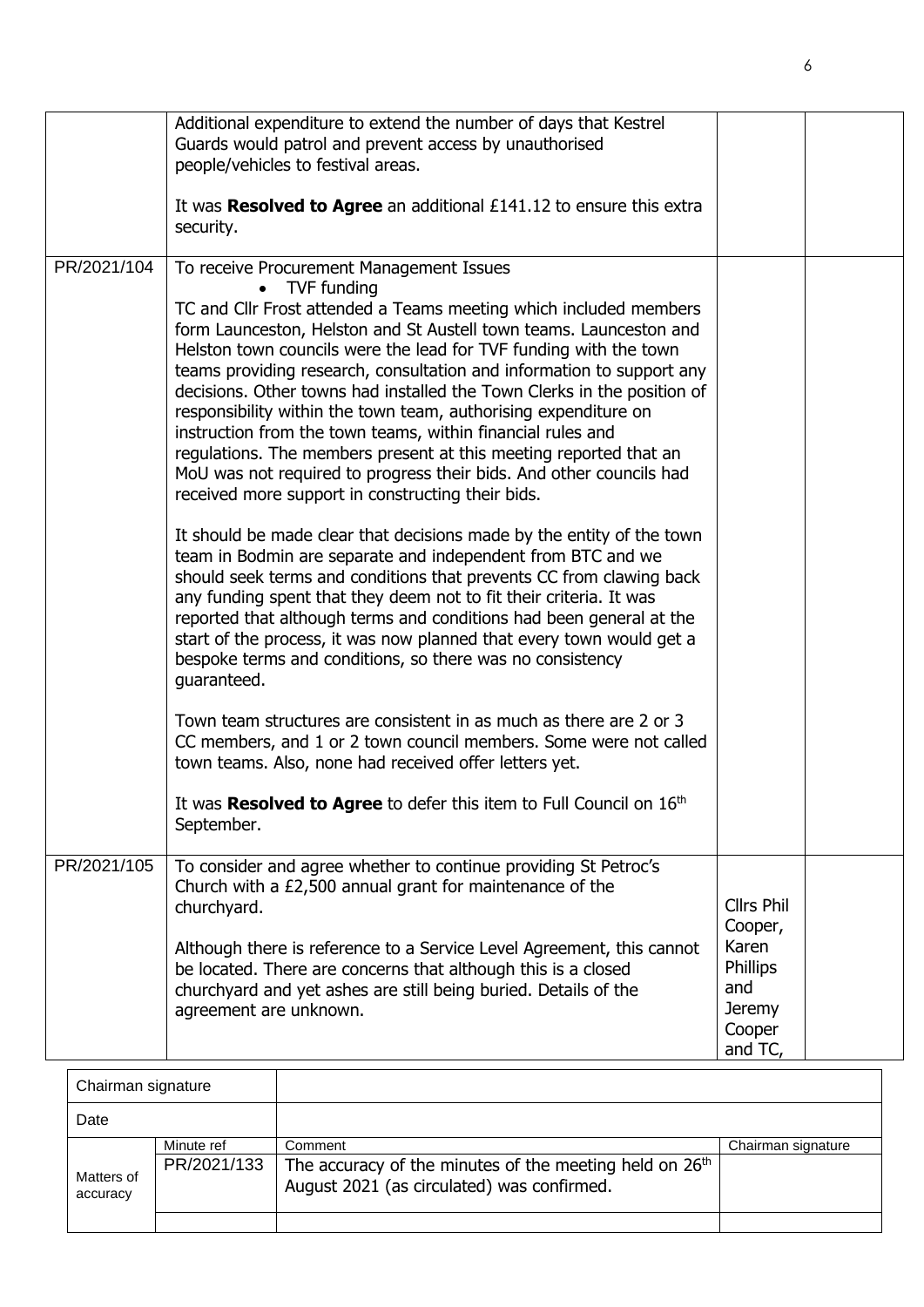|                    | It was Resolved to Agree that officers meet and work with the<br>church officials to agree a way forward. Group should consist of Cllrs                                                                                                     | DTC and<br>EM. |  |
|--------------------|---------------------------------------------------------------------------------------------------------------------------------------------------------------------------------------------------------------------------------------------|----------------|--|
| PR/2021/106        | Phil Cooper, Karen Phillips and Jeremy Cooper and TC, DTC and EM.<br>To consider and agree committee aims and objectives for 2021/22.                                                                                                       |                |  |
|                    |                                                                                                                                                                                                                                             |                |  |
|                    | The Business Plan needs to be updated and incorporated into a                                                                                                                                                                               |                |  |
|                    | strategic plan.                                                                                                                                                                                                                             |                |  |
|                    | Aims and objectives and associated PIDs need to be completed for<br>consideration at the meeting in October (please note this is now<br>November).                                                                                          |                |  |
|                    | BTC had declared a climate emergency and a climate impact<br>assessment could be incorporated into the PID documentation as a<br>start.                                                                                                     |                |  |
|                    | It was Resolved to Agree to amend the PID documentation to<br>include a climate impact assessment. Aims and objectives and related<br>PIDs need to be received by the TC before the budget setting<br>meeting.                              | DTC/TC         |  |
|                    | Aims and objectives of each committee need to align to the Vision<br>Statement taken from the Vitality Group, similarly, the projects need<br>to demonstrate how they help to achieve the stated Aims and<br>Objectives for each committee. |                |  |
|                    | It was Resolved to Agree the draft aims and objectives for P&R<br>(with amendments as advised by TC)                                                                                                                                        | <b>TC</b>      |  |
| PR/2021/107        | To consider and agree reviewed Financial Regulations.                                                                                                                                                                                       |                |  |
|                    | These have been taken from NALC model of Financial Regulations and<br>adapted to be specific to Bodmin.                                                                                                                                     |                |  |
|                    | $2.2 -$ is part of the assertion process, will now be a quarterly process.<br>Section $3 - 3$ year forecasting will be facilitated by DCK Accountancy<br>Training will be offered to councillors.                                           |                |  |
|                    | Town Clerk expenditure limits are £3000 for emergency work<br>£3000 for general expenditure                                                                                                                                                 |                |  |
|                    | 6.3 to be amended to allow payment by corporate credit card to<br>ensure that the principal of best value can be pursued. This will be<br>authorised by TC and/or DTC. The limit will be £2000 or as instructed<br>by the auditor.          |                |  |
|                    | 6.15 to add or in his absence DTC                                                                                                                                                                                                           |                |  |
| Chairman cinnature |                                                                                                                                                                                                                                             |                |  |

| Chairman signature     |                           |                                                                                                                              |                    |
|------------------------|---------------------------|------------------------------------------------------------------------------------------------------------------------------|--------------------|
| Date                   |                           |                                                                                                                              |                    |
| Matters of<br>accuracy | Minute ref<br>PR/2021/133 | Comment<br>The accuracy of the minutes of the meeting held on 26 <sup>th</sup><br>August 2021 (as circulated) was confirmed. | Chairman signature |
|                        |                           |                                                                                                                              |                    |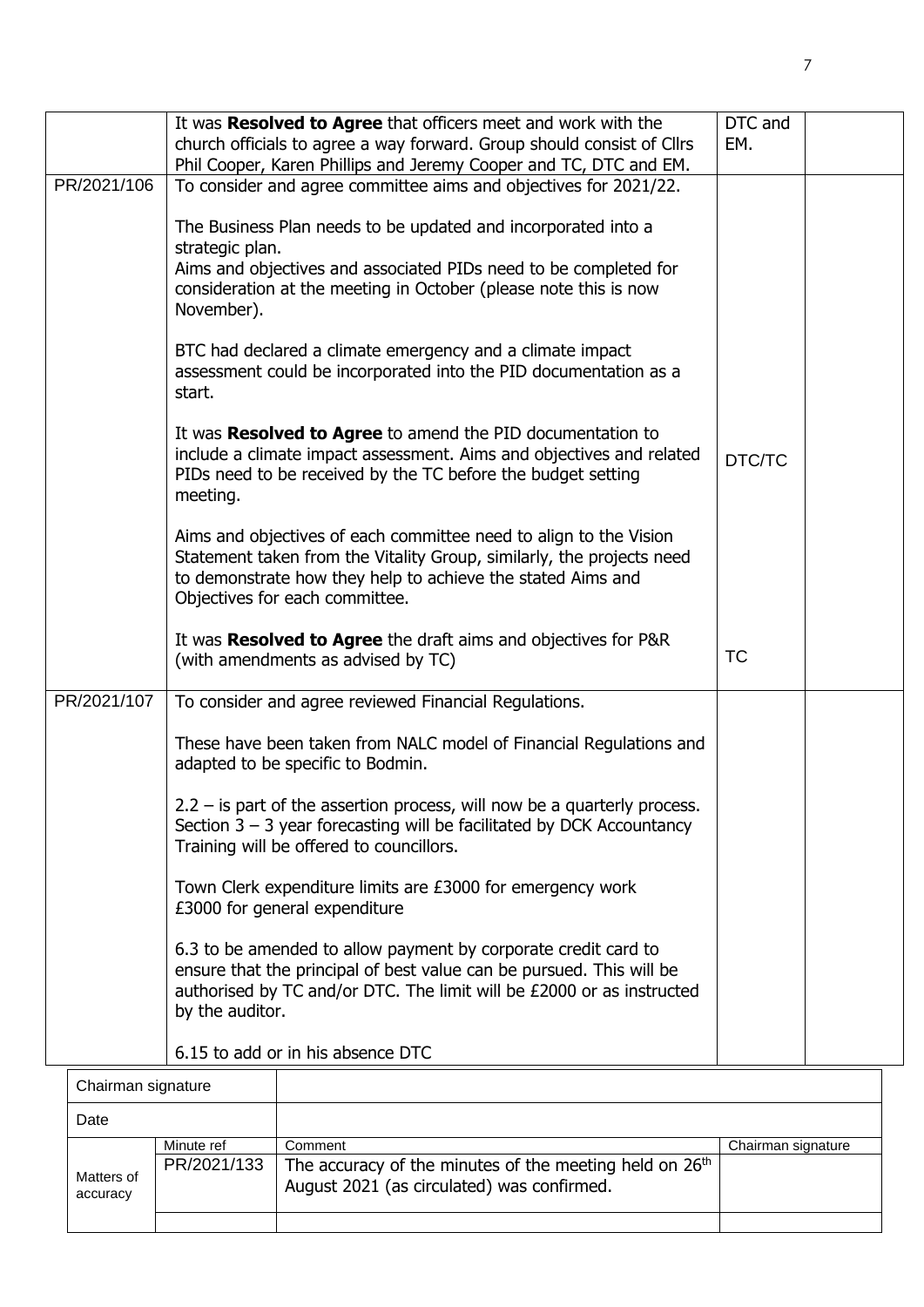|             | At no time should officers pay from their personal money for BTC<br>goods or services.<br>It was Resolved to Agree the revised Financial Regulations with the<br>amendments discussed.               | <b>DTC</b>             |                     |
|-------------|------------------------------------------------------------------------------------------------------------------------------------------------------------------------------------------------------|------------------------|---------------------|
| PR/2021/108 | To consider and agree a new Events policy and management plan.                                                                                                                                       |                        |                     |
|             | It was Resolved to Agree the Events policy.                                                                                                                                                          |                        |                     |
| PR/2021/109 | To consider and agree a new Volunteers policy.                                                                                                                                                       |                        |                     |
|             | It was Resolved to Agree the Volunteers policy.                                                                                                                                                      |                        |                     |
| PR/2021/110 | To consider and agree a new Persistent and Vexatious complaints<br>policy.<br>It was Resolved to Agree the Persistent and Vexatious complaints                                                       |                        |                     |
|             | policy.                                                                                                                                                                                              |                        |                     |
| PR/2021/111 | To consider and agree a new internal use of recording equipment<br>policy.<br>It was Resolved to Agree the internal use of recording equipment<br>policy.                                            |                        |                     |
| PR/2021/112 | To consider and agree a draft list of BTC policies for review /                                                                                                                                      |                        |                     |
|             | production by committee.<br>The draft list was noted and accepted as a rolling programme for<br>review and production of policies.                                                                   |                        |                     |
| PR/2021/113 | To consider and agree a formal process for room hire bookings.                                                                                                                                       | <b>CSM</b>             | By 3rd<br>September |
|             | It was Resolved to Agree to adhere to the established room booking<br>policy that directs all books via the booking officer. The price list and<br>booking form needs to be uploaded to the website. |                        | 2021                |
| PR/2021/114 | To consider and agree CCTV contract.                                                                                                                                                                 |                        |                     |
|             | TC has signed and sent back a letter of variation on operational times<br>which are Cornwall wide.                                                                                                   |                        |                     |
|             | There is a request that the BTC representatives be included on the<br>CCTV meeting invites and TC to ensure they are notified of meeting<br>dates.                                                   | <b>TC</b>              |                     |
| PR/2021/115 | To receive an update on progress with the ongoing asset register<br>work.                                                                                                                            |                        |                     |
|             | The register is complete and QR coding is continuing. To be complete<br>by end of September.                                                                                                         | Dave<br>Bidgway/<br>EM | End of<br>September |

| Chairman signature     |                           |                                                                                                                              |                    |
|------------------------|---------------------------|------------------------------------------------------------------------------------------------------------------------------|--------------------|
| Date                   |                           |                                                                                                                              |                    |
| Matters of<br>accuracy | Minute ref<br>PR/2021/133 | Comment<br>The accuracy of the minutes of the meeting held on 26 <sup>th</sup><br>August 2021 (as circulated) was confirmed. | Chairman signature |
|                        |                           |                                                                                                                              |                    |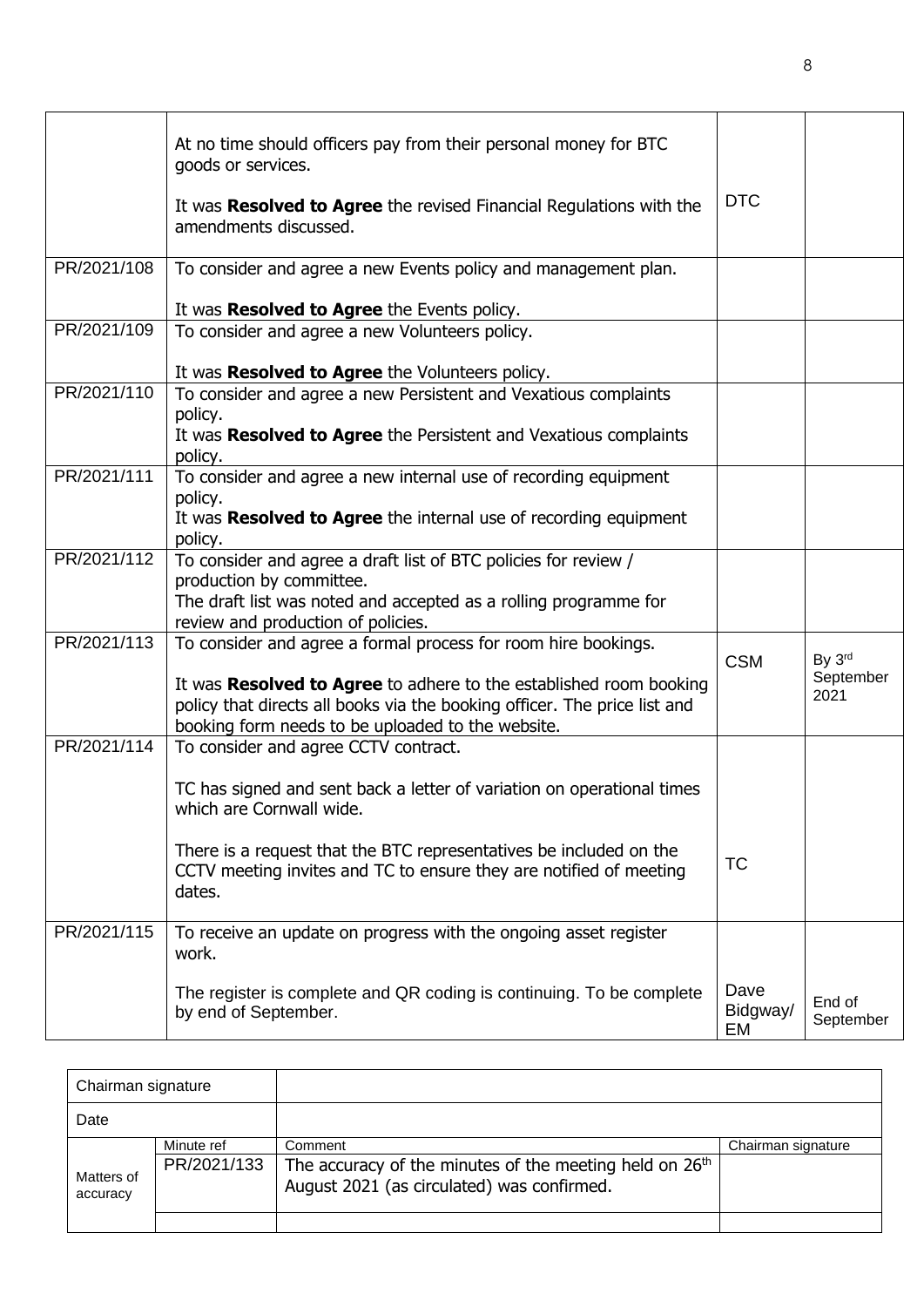| PR/2021/116 | To consider and agree the addition of appendices to the recently<br>revised Standing Orders.                                                                                                                                                                                                                                                                                        |               |  |
|-------------|-------------------------------------------------------------------------------------------------------------------------------------------------------------------------------------------------------------------------------------------------------------------------------------------------------------------------------------------------------------------------------------|---------------|--|
|             | It was Resolved to Agree the addition of appendices to Standing<br>Orders.                                                                                                                                                                                                                                                                                                          |               |  |
| PR/2021/117 | To consider and agree the scope and timeline of staff and member<br>training in 2021/22, including the implementation of a training log.<br>These are to align with agreed Aims and Objectives. New members,<br>and any that need a refresher will need to attend Code of Conduct<br>training. TC to contact Simon Mansell and arrange a local code of<br>conduct training session. | <b>TC/DTC</b> |  |
|             | It was Resolved to Agree the scope and timeline of staff and<br>member training in 2021/22.                                                                                                                                                                                                                                                                                         |               |  |
| PR/2021/118 | To consider and agree enrolling in Cornwall Council's free Climate<br>Literacy online training course. Two members/officers can sign up for<br>accounts, which will last for one year and provide access to Cornwall<br>Council's wider online training suite.                                                                                                                      |               |  |
|             | It was Resolved to Agree to take up this training and by doing so<br>would have access to the rest of CC's online training offer. 2 officers<br>to be nominated to attend.                                                                                                                                                                                                          | <b>TC/DTC</b> |  |
| PR/2021/119 | To consider and agree a model publication scheme document for<br>addition to the BTC website, to ensure compliance.                                                                                                                                                                                                                                                                 |               |  |
|             | It was Resolved to Agree a model publication scheme document for<br>addition to the BTC website, to ensure compliance.                                                                                                                                                                                                                                                              | <b>TC/DTC</b> |  |
| PR/2021/120 | To consider and agree a memorandum of understanding between BTC<br>and the Bodmin Town Team.<br>This item was deferred to Full Council on $16th$ September 2021.                                                                                                                                                                                                                    |               |  |
| PR/2021/121 | To consider and agree the purchase of a new PA system to support<br>BTC and external events.                                                                                                                                                                                                                                                                                        |               |  |
|             | This item was deferred to Community Services Committee on 14 <sup>th</sup><br>October 2021.                                                                                                                                                                                                                                                                                         |               |  |
| PR/2021/122 | To consider and agree a list of potential new suppliers of legal<br>services.                                                                                                                                                                                                                                                                                                       |               |  |
|             | This item was deferred to Full Council on 16 <sup>th</sup> September 2021.                                                                                                                                                                                                                                                                                                          |               |  |
| PR/2021/123 | <b>ITEMS CONTAINING EXEMPT INFORMATION</b><br>To consider passing the following Resolution in respect of the<br>items listed below:                                                                                                                                                                                                                                                 |               |  |

| Chairman signature     |                           |                                                                                                                              |                    |
|------------------------|---------------------------|------------------------------------------------------------------------------------------------------------------------------|--------------------|
| Date                   |                           |                                                                                                                              |                    |
| Matters of<br>accuracy | Minute ref<br>PR/2021/133 | Comment<br>The accuracy of the minutes of the meeting held on 26 <sup>th</sup><br>August 2021 (as circulated) was confirmed. | Chairman signature |
|                        |                           |                                                                                                                              |                    |